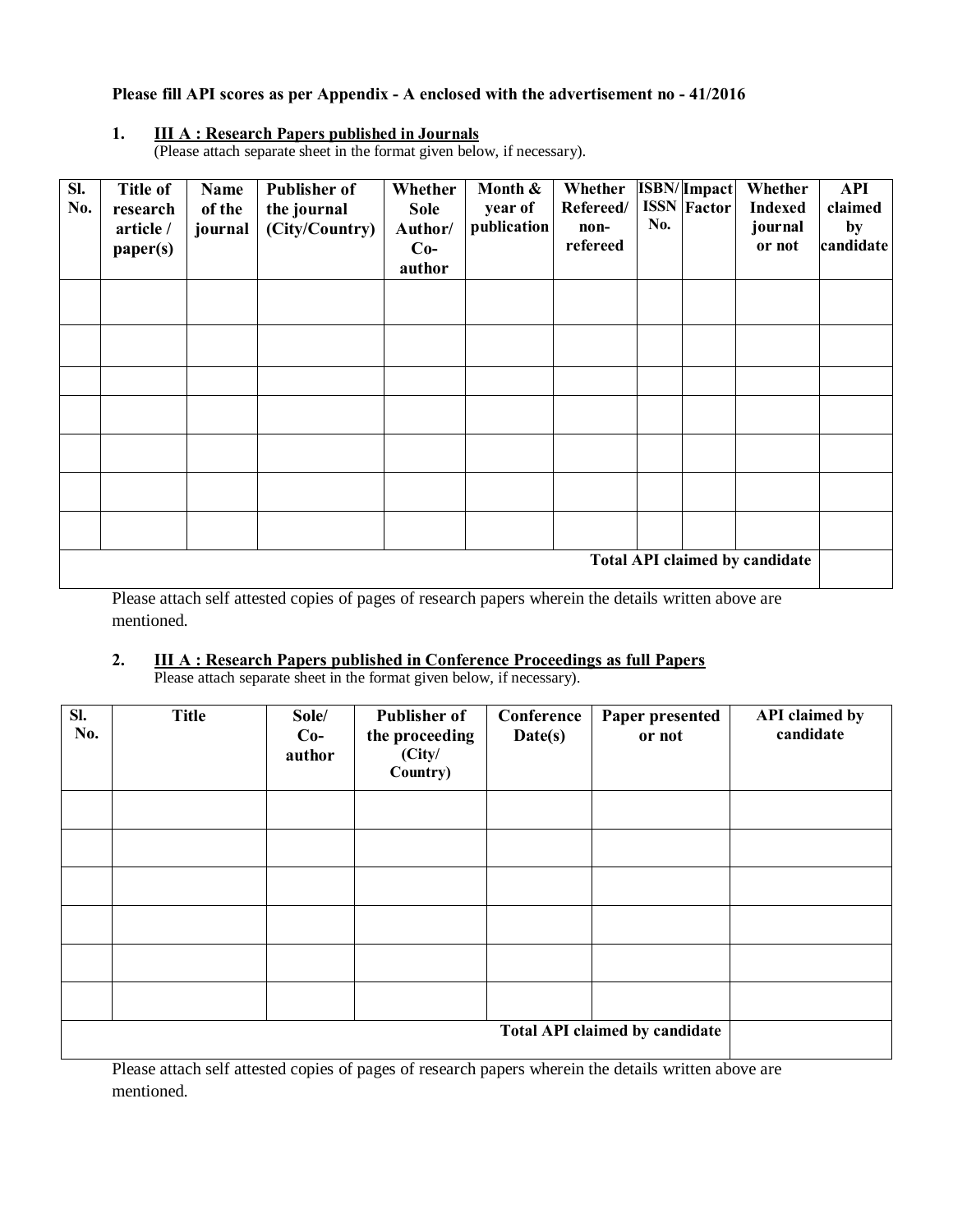## **3. III B : RESEARCH PUBLICATION : Books- Self authored/co-authored/edited**

(Please attach separate sheet in the format given below, if necessary).

| SI. | Title of the Book (s) |                                     | Whether                               | Name of                              | National/                                                         | Month&                 | <b>ISBN/ISSN</b> | API                        |
|-----|-----------------------|-------------------------------------|---------------------------------------|--------------------------------------|-------------------------------------------------------------------|------------------------|------------------|----------------------------|
| No. | <b>Title</b>          | Edit/Text/<br>Reference/<br>Subject | <b>Sole Author</b><br>or<br>Co-author | Publisher<br>(with city/<br>country) | <b>International</b><br>/Local/State<br>level<br><b>Publisher</b> | year of<br>publication | No.              | claimed<br>by<br>candidate |
|     |                       |                                     |                                       |                                      |                                                                   |                        |                  |                            |
|     |                       |                                     |                                       |                                      |                                                                   |                        |                  |                            |
|     |                       |                                     |                                       |                                      |                                                                   |                        |                  |                            |
|     |                       |                                     |                                       |                                      |                                                                   |                        |                  |                            |
|     |                       |                                     |                                       |                                      |                                                                   |                        |                  |                            |
|     |                       |                                     |                                       |                                      |                                                                   |                        |                  |                            |
|     |                       |                                     |                                       |                                      |                                                                   |                        |                  |                            |
|     |                       |                                     |                                       |                                      |                                                                   |                        |                  |                            |
|     |                       |                                     |                                       |                                      |                                                                   |                        |                  |                            |
|     |                       |                                     |                                       |                                      |                                                                   |                        |                  |                            |
|     |                       |                                     |                                       |                                      | <b>Total API claimed by candidate</b>                             |                        |                  |                            |

Please attach self attested copies of pages of books wherein the details written above are mentioned.

#### **4. III B : Chapters contributed in edited knowledge based volume/knowledge based volume**

(Please attach separate sheet in the format given below, if necessary).

Please indicate a) edited knowledge based volume b) knowledge based volume against the title of chapter(s) after writing the title of chapter

| SI.<br>No.                            | $\sim$ $\sim$<br><b>Title of Chapter</b><br>(s)<br><b>Edited Knowledge</b><br>based/Knowledge<br>based | ັ<br>Title of the<br>Book(s) | Whether<br>Sole<br>Author/Co-<br>author | Name of<br><b>Publisher</b><br>(with city/<br>country) | National/<br><b>International</b><br>Publisher | Month &<br>year of<br>Publication | ISBN/<br><b>ISSN No.</b> | API<br>claimed by<br>candidate |
|---------------------------------------|--------------------------------------------------------------------------------------------------------|------------------------------|-----------------------------------------|--------------------------------------------------------|------------------------------------------------|-----------------------------------|--------------------------|--------------------------------|
|                                       |                                                                                                        |                              |                                         |                                                        |                                                |                                   |                          |                                |
|                                       |                                                                                                        |                              |                                         |                                                        |                                                |                                   |                          |                                |
|                                       |                                                                                                        |                              |                                         |                                                        |                                                |                                   |                          |                                |
|                                       |                                                                                                        |                              |                                         |                                                        |                                                |                                   |                          |                                |
| <b>Total API claimed by candidate</b> |                                                                                                        |                              |                                         |                                                        |                                                |                                   |                          |                                |

Please attach self attested copies of pages of chapters wherein the details written above are mentioned.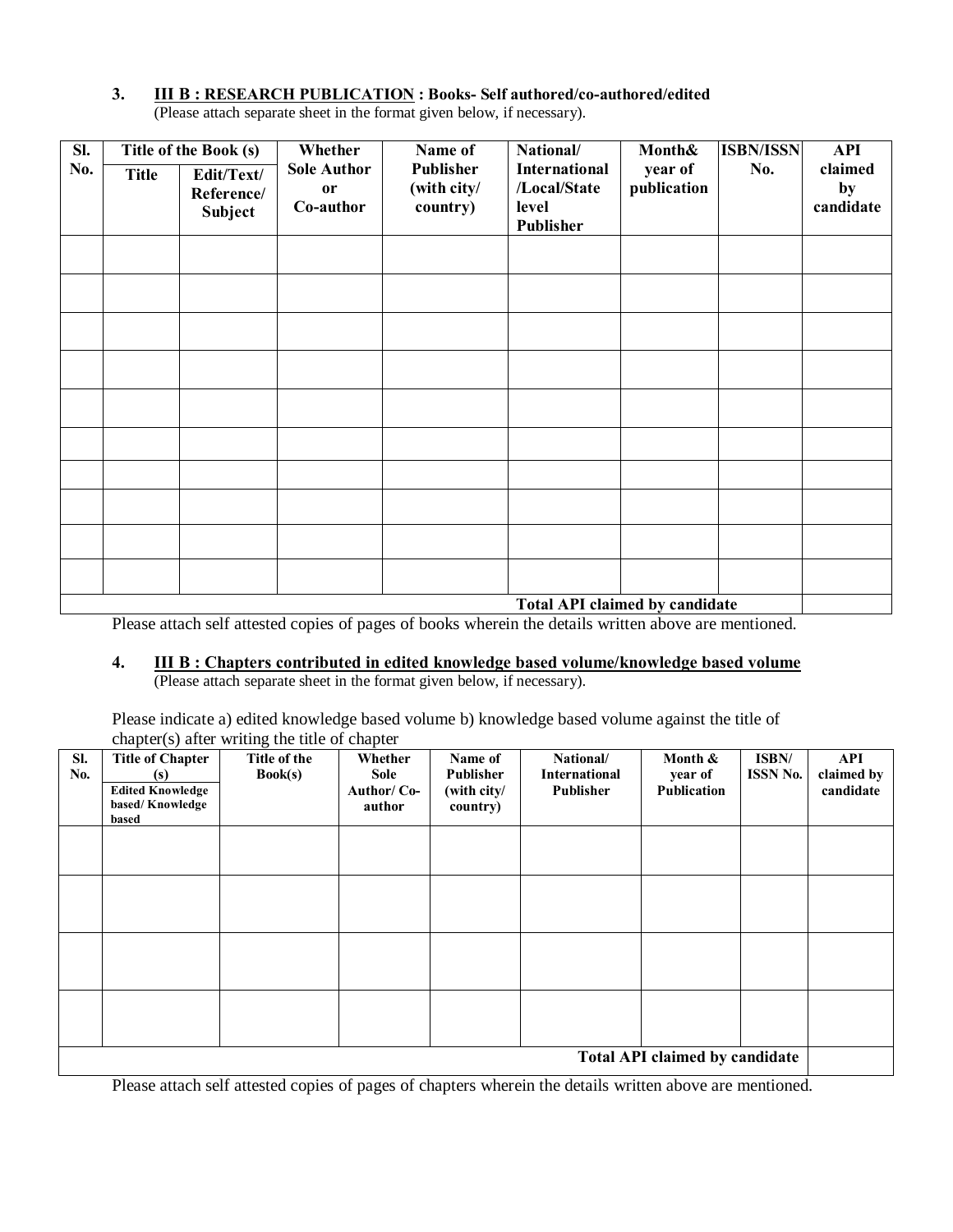### **5. III C : Research Projects**

(Please attach separate sheet in the format given below, if necessary).

Please indicate: (a) Sponsored Project carried out/ongoing (b) Consultancy Projects carried out/ongoing (c) Completed Quality Evaluation against Title/Subject of Research Project(s)

| SI.<br>No. | <b>Title/Subject of</b><br><b>Research Project(s)</b> | Whether<br>major or<br>minor<br>project | Date of<br>Commenc<br>ement | Date of<br>Completi<br>on | <b>Total</b><br>Grants /<br><b>Funding</b><br>received<br>(Rs.) | Name of<br>Sponsoring/<br>Funding<br>Agency | <b>API</b> claimed by<br>candidate |
|------------|-------------------------------------------------------|-----------------------------------------|-----------------------------|---------------------------|-----------------------------------------------------------------|---------------------------------------------|------------------------------------|
|            |                                                       |                                         |                             |                           |                                                                 |                                             |                                    |
|            |                                                       |                                         |                             |                           |                                                                 |                                             |                                    |
|            |                                                       |                                         |                             |                           |                                                                 |                                             |                                    |
|            |                                                       |                                         |                             |                           |                                                                 |                                             |                                    |
|            |                                                       |                                         |                             |                           |                                                                 |                                             |                                    |
|            |                                                       |                                         |                             |                           |                                                                 |                                             |                                    |
|            |                                                       |                                         |                             |                           |                                                                 |                                             |                                    |
|            |                                                       |                                         |                             |                           |                                                                 |                                             |                                    |
|            |                                                       |                                         |                             |                           |                                                                 |                                             |                                    |

Please attach self attested copies of pages of research projects wherein the details written above are mentioned.

#### **6. III C : Projects/ Outcome/ Outputs**

(Please attach separate sheet in the format given below, if necessary).

| Sl. No. | Projects/Outcome/<br>Outputs | Patent/<br><b>Technology</b><br>Transfer/<br><b>Product/Process</b><br>for Science<br>stream) | <b>Major policy</b><br><b>Documents of</b><br>Govt. Bodies at<br><b>Central and State</b><br>level (for non<br>Science stream) | <b>National</b> | <b>International</b> | API claimed by candidate |
|---------|------------------------------|-----------------------------------------------------------------------------------------------|--------------------------------------------------------------------------------------------------------------------------------|-----------------|----------------------|--------------------------|
|         |                              |                                                                                               |                                                                                                                                |                 |                      |                          |
|         |                              |                                                                                               |                                                                                                                                |                 |                      |                          |
|         |                              |                                                                                               |                                                                                                                                |                 |                      |                          |
|         |                              |                                                                                               |                                                                                                                                |                 |                      |                          |
|         |                              |                                                                                               |                                                                                                                                |                 |                      |                          |
|         |                              |                                                                                               |                                                                                                                                |                 |                      |                          |

Please attach self attested copies of pages of projects/outcome/outputs wherein the details written above are mentioned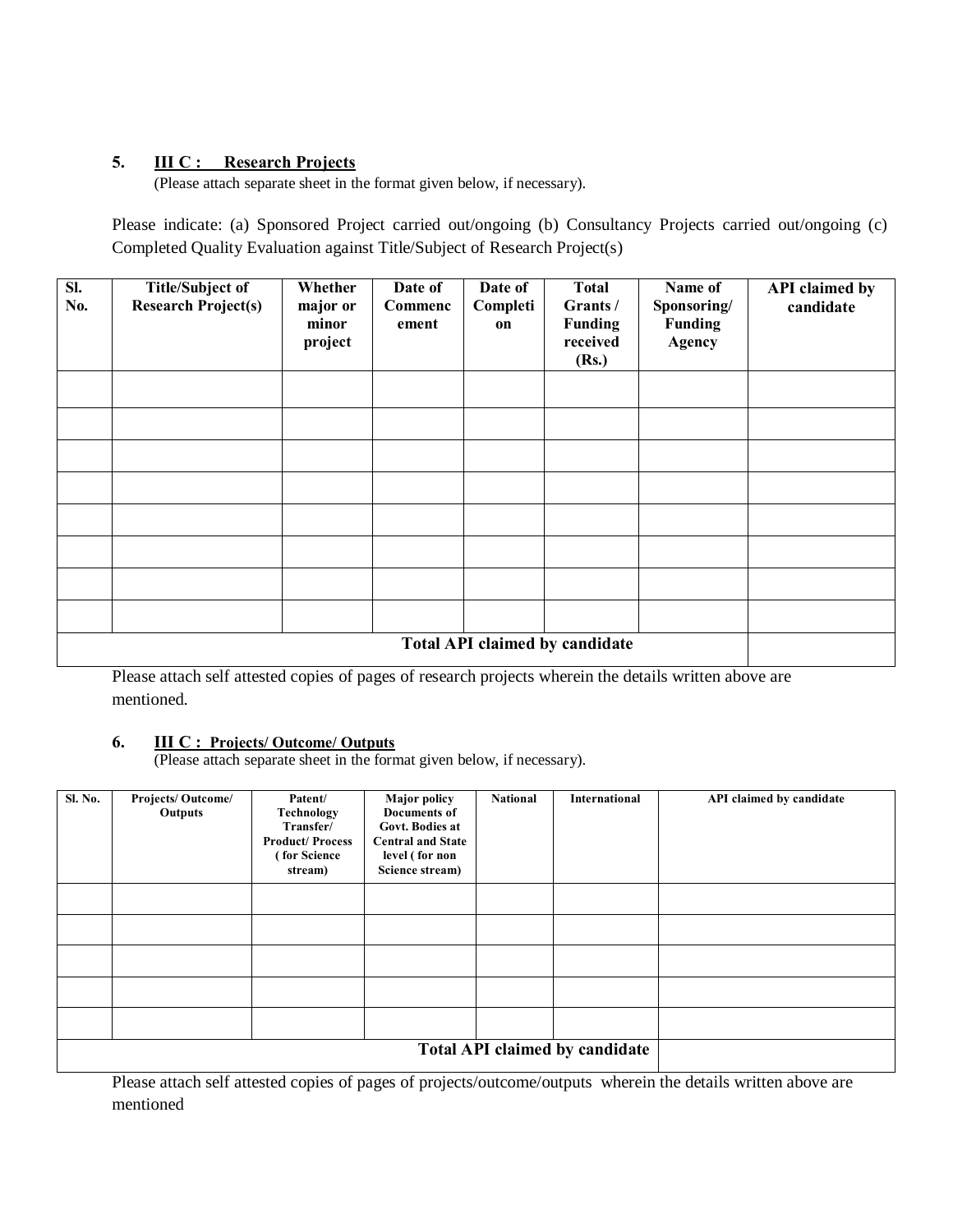**7. III D : Research Guidance:** Number and names of scholars who have been awarded M.Phil/Ph.D. degree or Ph.D thesis submitted under your supervision

(Please attach separate sheet in the format given below, if necessary).

| <b>Degree/Thesis</b>        | <b>No. of Scholars</b> | <b>Name of Scholars</b>               | <b>API</b> claimed by<br>candidate |
|-----------------------------|------------------------|---------------------------------------|------------------------------------|
| (i) M.Phil Degree Awarded   |                        |                                       |                                    |
|                             |                        |                                       |                                    |
|                             |                        |                                       |                                    |
|                             |                        |                                       |                                    |
| (ii) Ph.D Degree Awarded    |                        |                                       |                                    |
|                             |                        |                                       |                                    |
|                             |                        |                                       |                                    |
| (iii) Ph.D Thesis submitted |                        |                                       |                                    |
|                             |                        |                                       |                                    |
|                             |                        |                                       |                                    |
|                             |                        | <b>Total API claimed by candidate</b> |                                    |

Please attach self attested copies of pages of research guidance wherein the details written above are mentioned.

#### **8. III E : Training Courses**

(Please attach separate sheet in the format given below, if necessary).

| SI.<br>No. | <b>Title of Training</b><br><b>Courses</b> | Name & Place of<br>Institution | Date of<br>commencement | Date of<br>completion | <b>Duration</b> | API claimed by candidate |
|------------|--------------------------------------------|--------------------------------|-------------------------|-----------------------|-----------------|--------------------------|
|            |                                            |                                |                         |                       |                 |                          |
|            |                                            |                                |                         |                       |                 |                          |
|            |                                            |                                |                         |                       |                 |                          |
|            |                                            |                                |                         |                       |                 |                          |
|            |                                            |                                |                         |                       |                 |                          |
|            |                                            |                                |                         |                       |                 |                          |
|            |                                            |                                |                         |                       |                 |                          |
|            |                                            |                                |                         |                       |                 |                          |
|            |                                            |                                |                         |                       |                 |                          |
|            |                                            |                                |                         |                       |                 |                          |
|            |                                            |                                |                         |                       |                 |                          |

Please attach self attested copies of pages of training courses wherein the details written above are mentioned.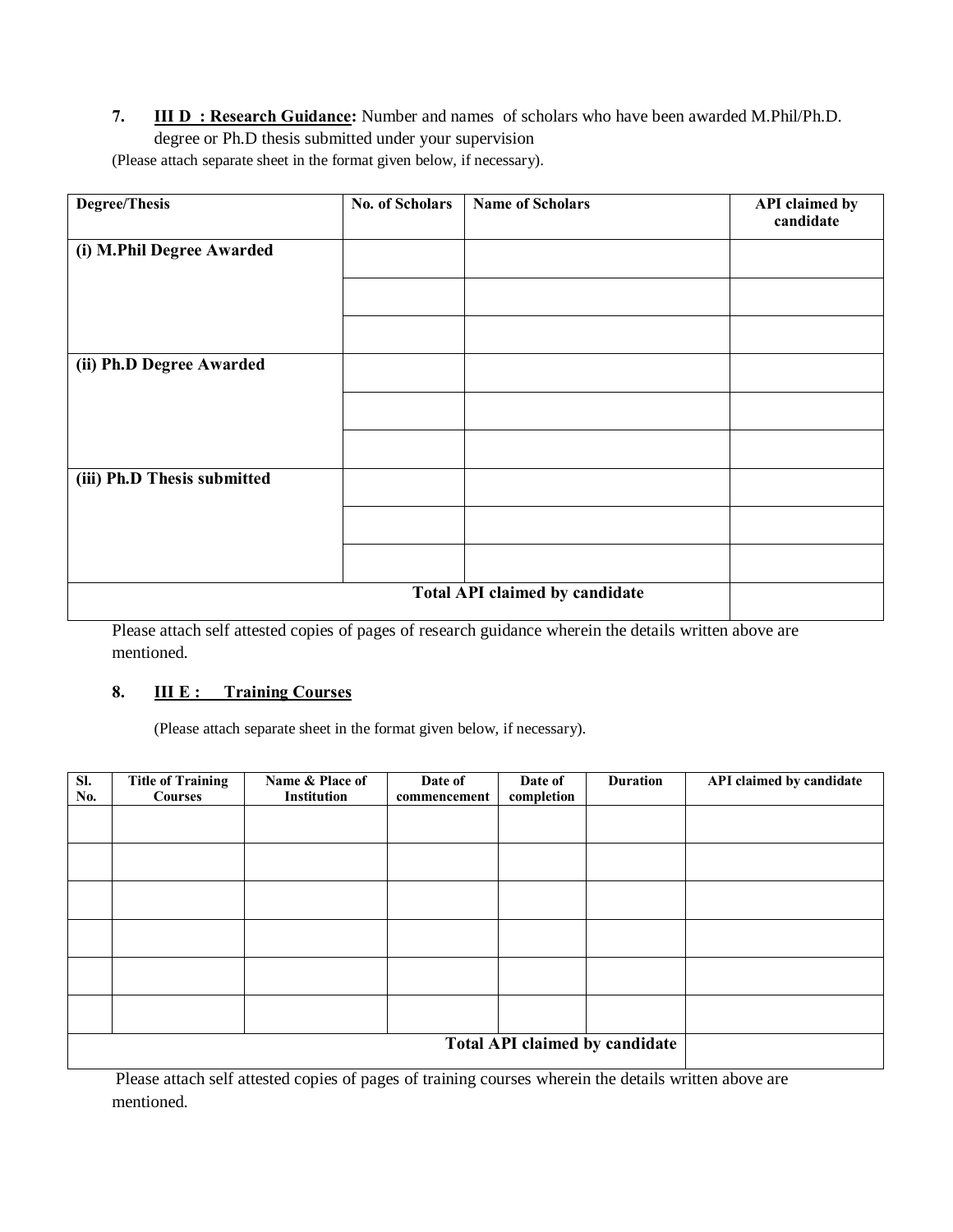# **9. III E : Papers in Conferences/Seminars/Workshops etc. and Invited lectures or presentations for Conferences/Symposia**

(Please attach separate sheet in the format given below, if necessary).

Please indicate a) Papers in Conferences/Seminars/Workshops b) Invited lectures or presentations for Conferences/Symposia against Title of papers/Invited lecture

| SI.<br><b>No.</b>                     | Title of<br>papers/Invited<br>lecture | Name of Conference /<br>Seminar/Workshop/<br>Symposia | Name and<br><b>Place of</b><br><b>Institution</b> | National/<br>International/<br><b>Regional/State</b><br>level/Local<br><b>University/College</b><br>level | Date of<br>paper<br>presentation/<br>invited<br>lecture | API<br>claimed by<br>candidate |
|---------------------------------------|---------------------------------------|-------------------------------------------------------|---------------------------------------------------|-----------------------------------------------------------------------------------------------------------|---------------------------------------------------------|--------------------------------|
|                                       |                                       |                                                       |                                                   |                                                                                                           |                                                         |                                |
|                                       |                                       |                                                       |                                                   |                                                                                                           |                                                         |                                |
|                                       |                                       |                                                       |                                                   |                                                                                                           |                                                         |                                |
|                                       |                                       |                                                       |                                                   |                                                                                                           |                                                         |                                |
|                                       |                                       |                                                       |                                                   |                                                                                                           |                                                         |                                |
| <b>Total API claimed by candidate</b> |                                       |                                                       |                                                   |                                                                                                           |                                                         |                                |

Please attach self attested copies of pages of papers in conference etc. and invited lecture or presentations in conferences etc. wherein the details written above are mentioned.

## SUM TOTAL OF ALL THE APIs CLAIMED BY CANDIDATE =

 **Contribution to educational innovation, design of new curricula and courses, and technology mediated teaching - learning process with evidence of having guided doctoral candidates and research students.** (Please describe in the box given below)

**Description**

Please attach self attested copies of documents related to details written above(if any).